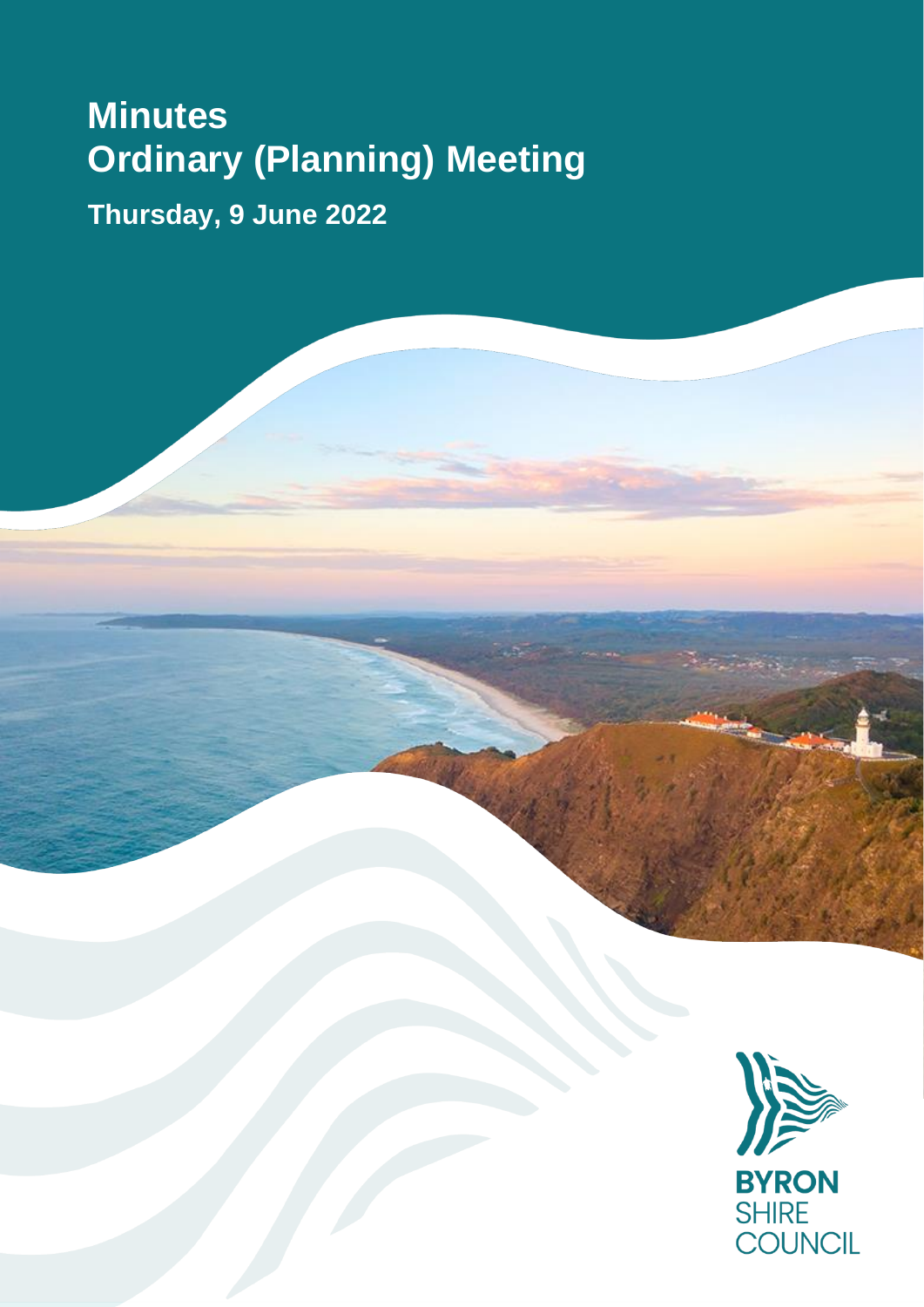# **INDEX OF ITEMS DISCUSSED**

*The following items are listed in the order in which they were dealt with.*

Report No. 13.4 PLANNING - [Quarter 4 SEPP Variations October to December 2021...](#page-5-0) 6 Report No. 13.5 PLANNING - [Quarter 1 SEPP Variations January to March 2022](#page-5-0) ......... 6 Report No. 15.1 CONFIDENTIAL - [Emergency Procurement -](#page-5-0) Flood Event 2022........... 6 Notice of Motion No. 9.2 [South Golden Beach west side flooding & drainage..................](#page-5-0) 6 Notice of Motion No. 9.1 [Council submission to NRPP on Linnaeus DA 10.2021.170.1](#page-7-0) .. 8 Report No. 13.1 [Adoption of a Code of Meeting Practice...............................................](#page-10-0) 11 Report No. 13.2 [Rural Land Use Strategy Action Audit..................................................](#page-10-0) 11 Report No. 13.3 [Residential Strategy and Lot 22 Update...............................................](#page-11-0) 12 Report No. 13.6 [Proposal for a Discussion Paper -](#page-11-0) After the 2022 Floods: Working Out Possibilities Together [....................................................................](#page-11-0) 12 Question With Notice No. 14.1 [Permanent Sites at Council Operated Caravan Parks](#page-12-0) 13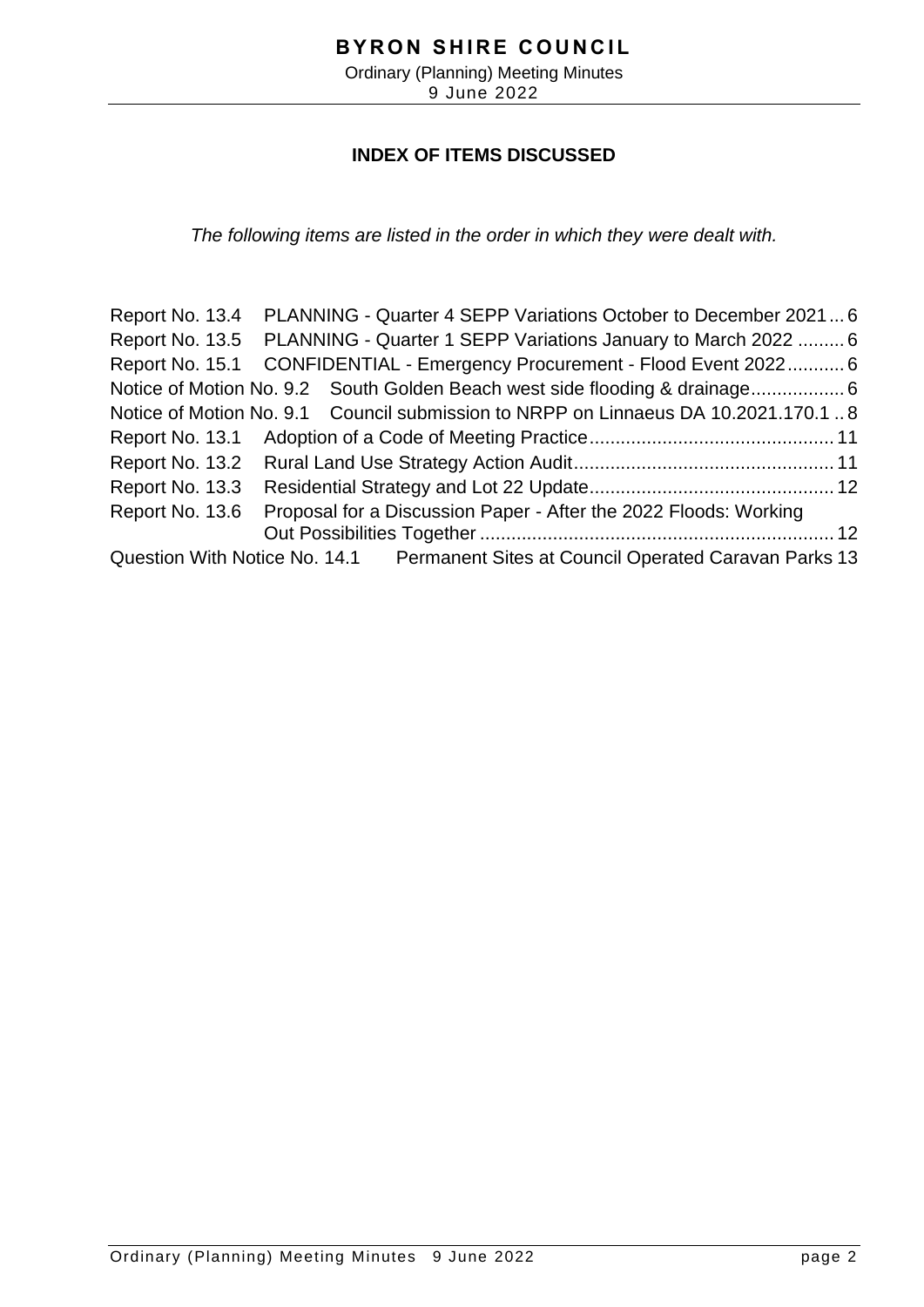ORDINARY (PLANNING) MEETING MINUTES 9 June 2022

#### **MINUTES OF THE BYRON SHIRE COUNCIL ORDINARY (PLANNING) MEETING HELD ON THURSDAY, 9 JUNE 2022 COMMENCING AT 11.11AM AND CONCLUDING AT 3.06PM**

*I2022/669*

- PRESENT: Cr M Lyon (Mayor), Cr D Dey, Cr A Hunter, Cr S Ndiaye, Cr A Pugh, Cr M Swivel and Cr P Westheimer
	- Staff: Mark Arnold (General Manager) Esmeralda Davis (Acting Director Corporate and Community Services) Phil Holloway (Director Infrastructure Services) Shannon Burt (Director Sustainable Environment and Economy) Ralph James (Legal Counsel) James Flockton (Infrastructure Planning Coordinator) – item 9.2 Scott Moffett (Flood and Drainage Engineer) – item 9.2 Heather Sills (Minute Taker)

*The Mayor opened the meeting and acknowledged that the meeting is being held on Arakwal Country and that we pay our respects to the elders past and present and extend our respect to the Bundjalung clans whose lands and waters are part of the Shire.*

#### **PUBLIC ACCESS**

Prior to dealing with the circulated reports and associated information, a Public Access Session was held and Council was addressed on the following:

#### **Public Access**

| <b>Report No and Title</b> |                                                       | Name For/ | <b>Against</b>              | <b>Submission</b><br>received |
|----------------------------|-------------------------------------------------------|-----------|-----------------------------|-------------------------------|
| 9.2                        | South Golden Beach west side<br>flooding and drainage | For       | <b>Matthew</b><br>Lambourne | In person                     |

#### **Question No. 1 - 90 day Cap on STRA**

David Wallace on behalf of VOHL submitted the following question which was read by staff:

*At the 25 November 2021 Council meeting, VOHL asked a question about Council's application for a 90 day cap on STRA. It was stated in the response that the DPIE would not allow an extension of Council's application beyond 24 June 2022. Is this application still active and if so please provide details of work undertaken in the last 6 months?*

*The Mayor took the question on notice.*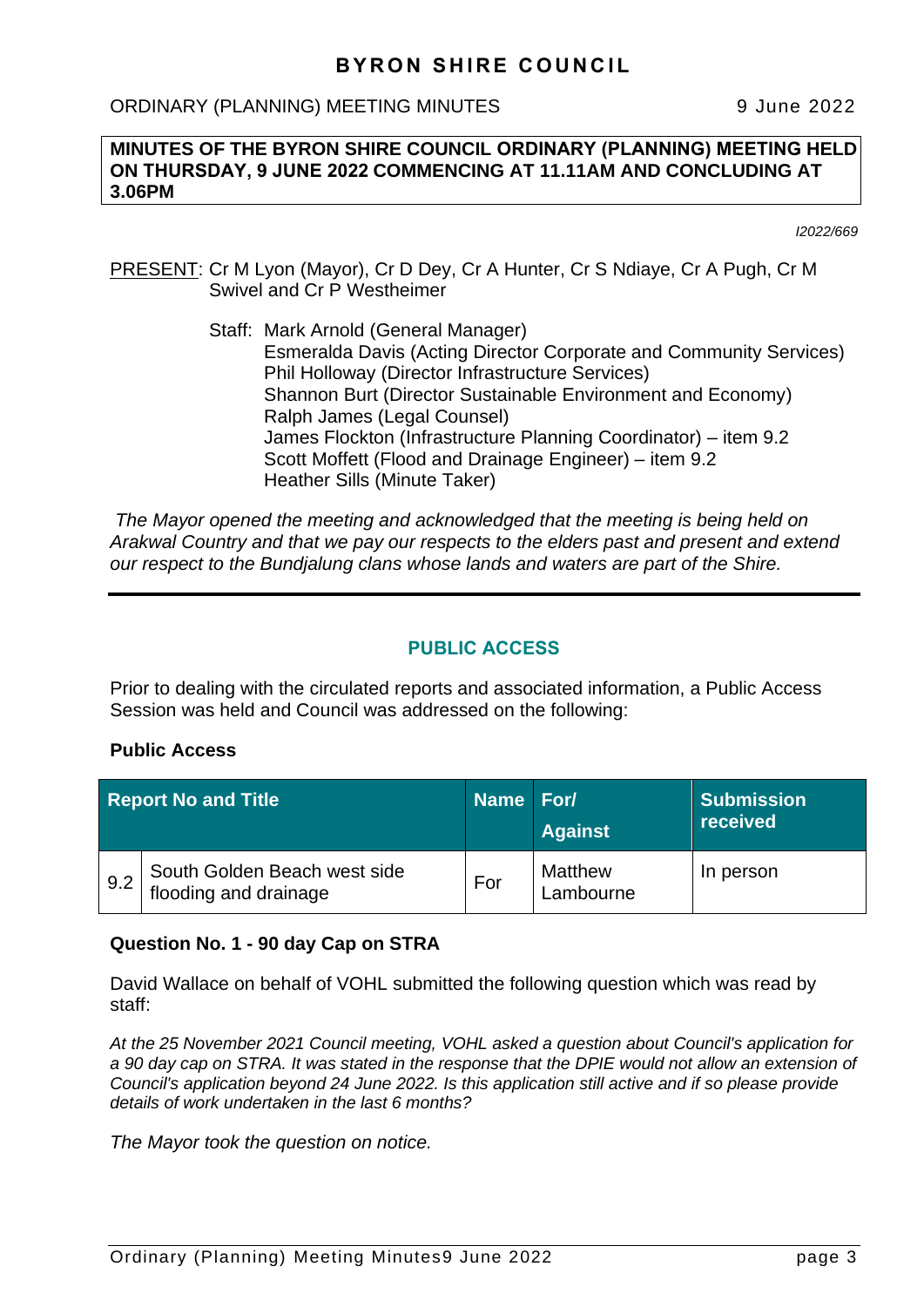#### ORDINARY (PLANNING) MEETING MINUTES 9 June 2022

#### **Question No. 2 – Interest Rates**

John Anderson submitted the following question which was read by staff:

*Recently Cr Lyon moved that Council extend a loan to the Byron Markets at 3.5% per annum interest. How does this compare with the interest rate which Council itself pays on its loans, specifically the loan for the Tyagarah Solar Farm and the loan for the completion of the Butler St Bypass?*

The General Manager provided the following response:

*Interest rates Council would pay on any new loan borrowings would depend upon three things:*

- *1. Timing ie when the borrowing was undertaken and interest rates available at the time the borrowing is undertaken.*
- *2. The amount borrowed and the loan term.*
- *3. Market approach at the time borrowings are proposed to be undertaken to test competition between lenders.*

*Council has not borrowed any funds for a Tyagarah Solar Farm or any solar farm. The Tyagarah Solar Farm is an unknown project? For the Butler Street Bypass, Council borrowed \$1.750million on 25 June 2021 over a 20 year term at a fixed interest rate for 20 years of 2.31% per annum. This is 1.19% below the interest rate proposed for the Byron Bay Community Association but the proposed line of credit also has a different term approximately no more than 4-5 years.*

*The funding source for the proposed line of credit is via the Property Development Reserve which otherwise Council has invested. At this point the maximum interest rate Council can achieve on any investment currently in its portfolio is between 0.20% and 3.00%. Currently a 3 month term deposit with a Bank Council is permitted to invest with is 1.75% per annum. As an alternative use of the invested funds, the line of credit to the Byron Bay Community Association may achieve a greater revenue return to Council than currently Council is receiving via investments.*

## **APOLOGIES**

#### PROCEDURAL MOTION

**22-235 Resolved** that the apology from Cr Balson be accepted and a leave of absence granted. (Lyon/Hunter) *The motion was put to the vote and declared carried.*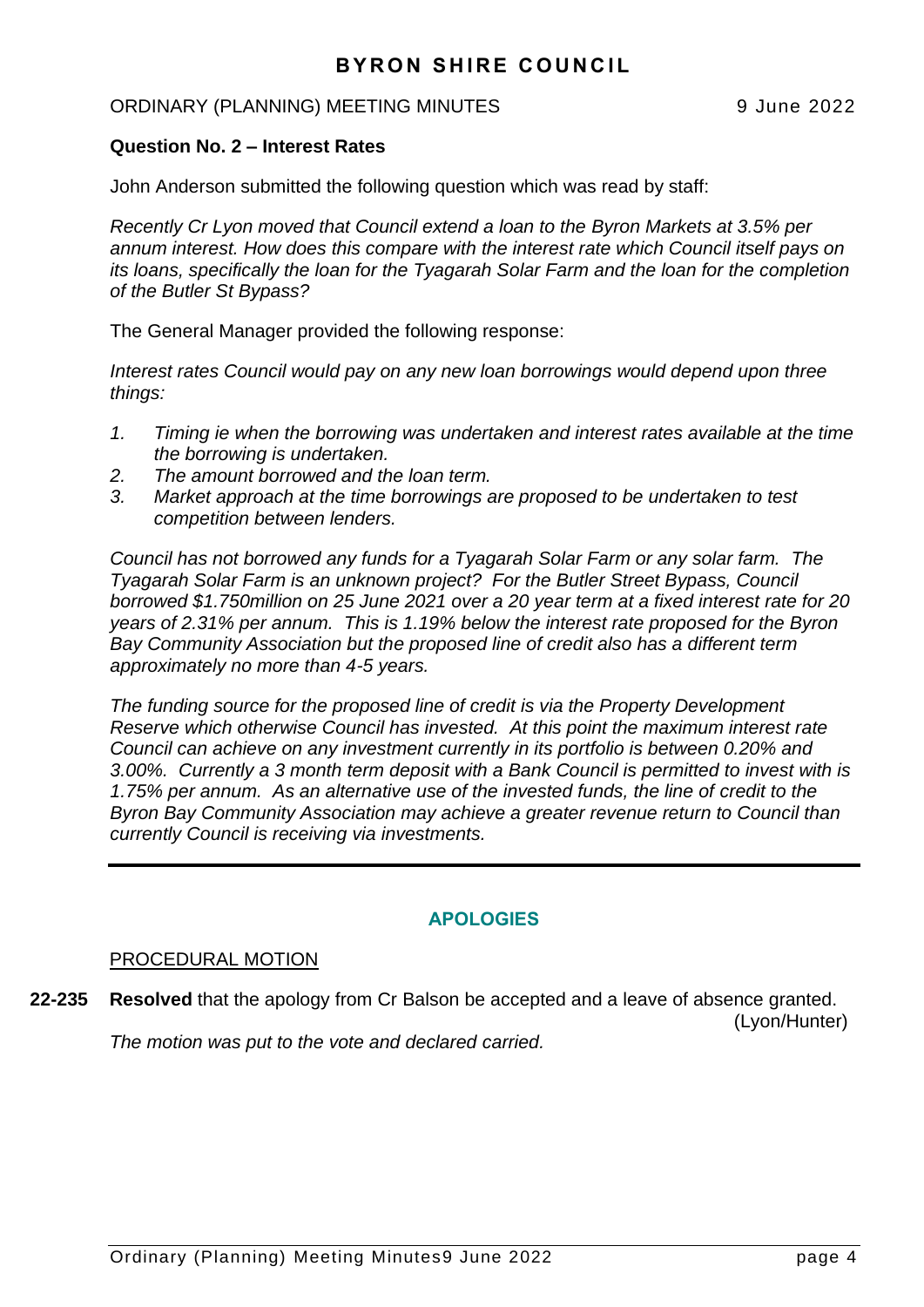## ORDINARY (PLANNING) MEETING MINUTES 9 June 2022

#### **REQUESTS FOR LEAVE OF ABSENCE**

There were no requests for leave of absence.

#### **DECLARATIONS OF INTEREST – PECUNIARY AND NON-PECUNIARY**

There were no declarations of interest.

#### **TABLING OF PECUNIARY INTEREST RETURNS**

In accordance with clause 4.9 of the Code of Conduct, the Mayor tabled a primary Return of Interests for Alexandra Keen, in the position of Strategic Contracts and Procurement **Coordinator** 

#### **ADOPTION OF MINUTES FROM PREVIOUS MEETINGS**

**22-236 Resolved** that the minutes of the Ordinary (Planning) Meeting held 12 May 2022 be confirmed. (Hunter/Lyon)

*The motion was put to the vote and declared carried.*

#### **RESERVATION OF ITEMS FOR DEBATE AND ORDER OF BUSINESS**

The Mayor suspended standing orders to allow for items to be reserved for debate, being:

#### **STAFF REPORTS**

#### **General Manager**

Report No. 13.1 Adoption of a Code of Meeting Practice

#### **Sustainable Environment and Economy**

- Report No. 13.2 Rural Land Use Strategy Action Audit
- Report No. 13.3 Residential Strategy and Lot 22 Update
- Report No. 13.6 Proposal for a Discussion Paper After the 2022 Floods: Working Out Possibilities Together

The remaining Recommendations and Committee Recommendation were adopted as a whole, being moved by Cr Lyon and seconded by Cr Hunter. Each recommendation is recorded with a separate resolution number commencing at Resolution No. 22-237 and concluding with Resolution No. 22-240.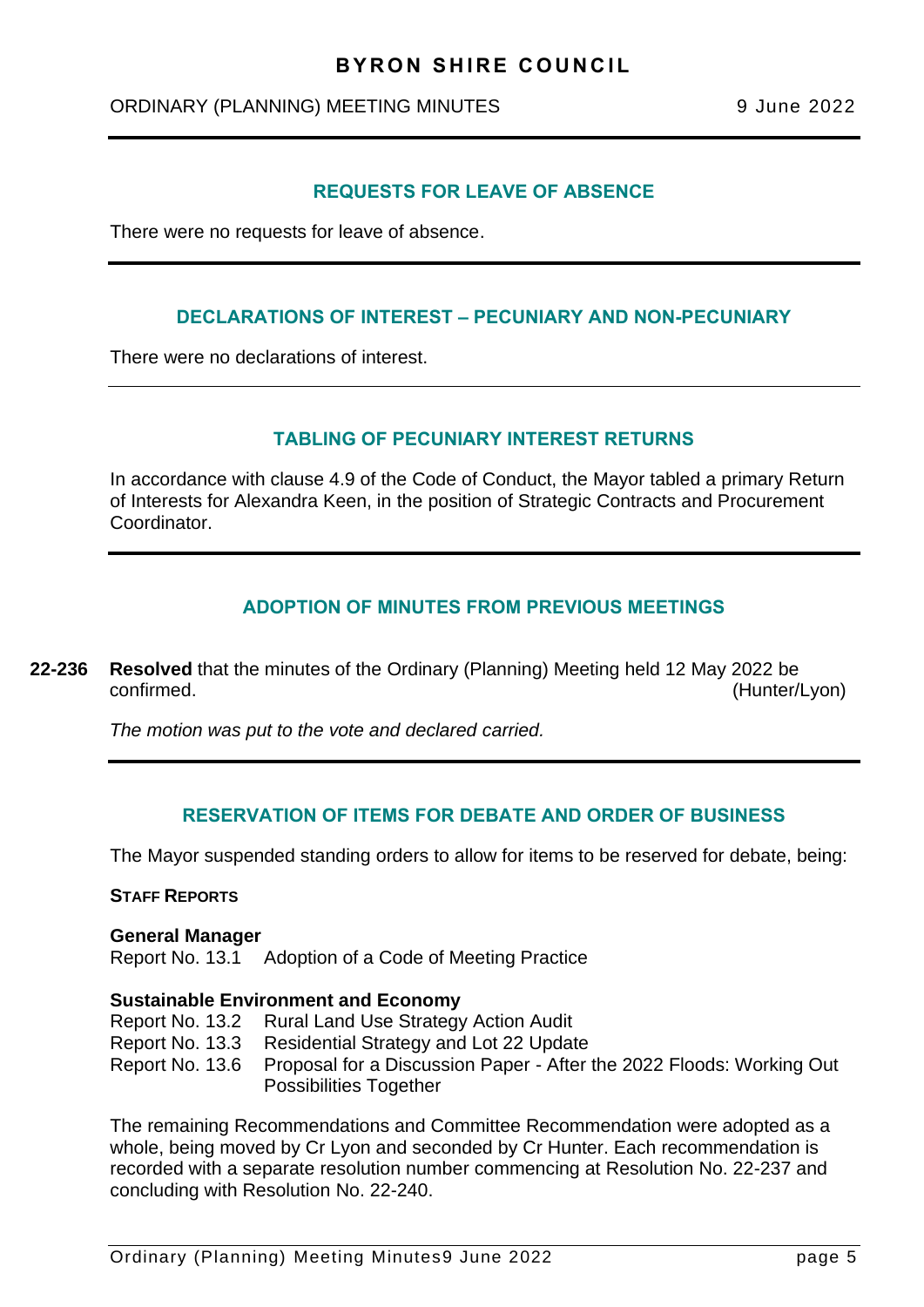<span id="page-5-0"></span>ORDINARY (PLANNING) MEETING MINUTES 9 June 2022

#### **STAFF REPORTS - SUSTAINABLE ENVIRONMENT AND ECONOMY**

**Report No. 13.4 PLANNING - Quarter 4 SEPP Variations October to December 2021 File No:** I2021/1937

**22-237 Resolved** that Council adopts the report on exceptions to development standards for the period October to December 2021. (Lyon/Hunter)

**Report No. 13.5 PLANNING - Quarter 1 SEPP Variations January to March 2022 File No:** I2022/452

**22-238 Resolved** that Council adopts the report on exceptions to development standards for the period January to March 2022. (Lyon/Hunter)

#### **CONFIDENTIAL REPORTS - CORPORATE AND COMMUNITY SERVICES**

**Report No. 15.1 CONFIDENTIAL - Emergency Procurement - Flood Event 2022 File No:** I2022/484

**22-239 Resolved** that Council approves the procurements undertaken in Attachment 1 on the basis of emergency procurement pursuant to s55(3)(k) of the *Local Government Act 1993* for the reasons detailed in this report. (Lyon/Hunter)

#### PROCEDURAL MOTION

**22-240 Resolved** that Council change the order of business to deal with Reports 9.2 next on the Agenda. (Lyon)

*The motion was put to the vote and declared carried.*

#### **NOTICES OF MOTION**

**Notice of Motion No. 9.2 South Golden Beach west side flooding & drainage File No:** I2022/570

- **22-241 Resolved** that Council receives a report on the following projects whether already under way or not in South Golden Beach west of Capricornia Canal, including how they can be funded and executed in the 2022-23 financial year and noting that more project detail appears in Councillor Dey's report attached to this Notice of Motion:
	- a) investigate the sub-catchment of Marshals Creek that drains through South Golden Beach west side into Capricornia Canal, to determine capacities of its sub-surface and overland drainage networks, especially in the downstream area (SGB). That investigation should lead to upgrades in the piped network, to identification of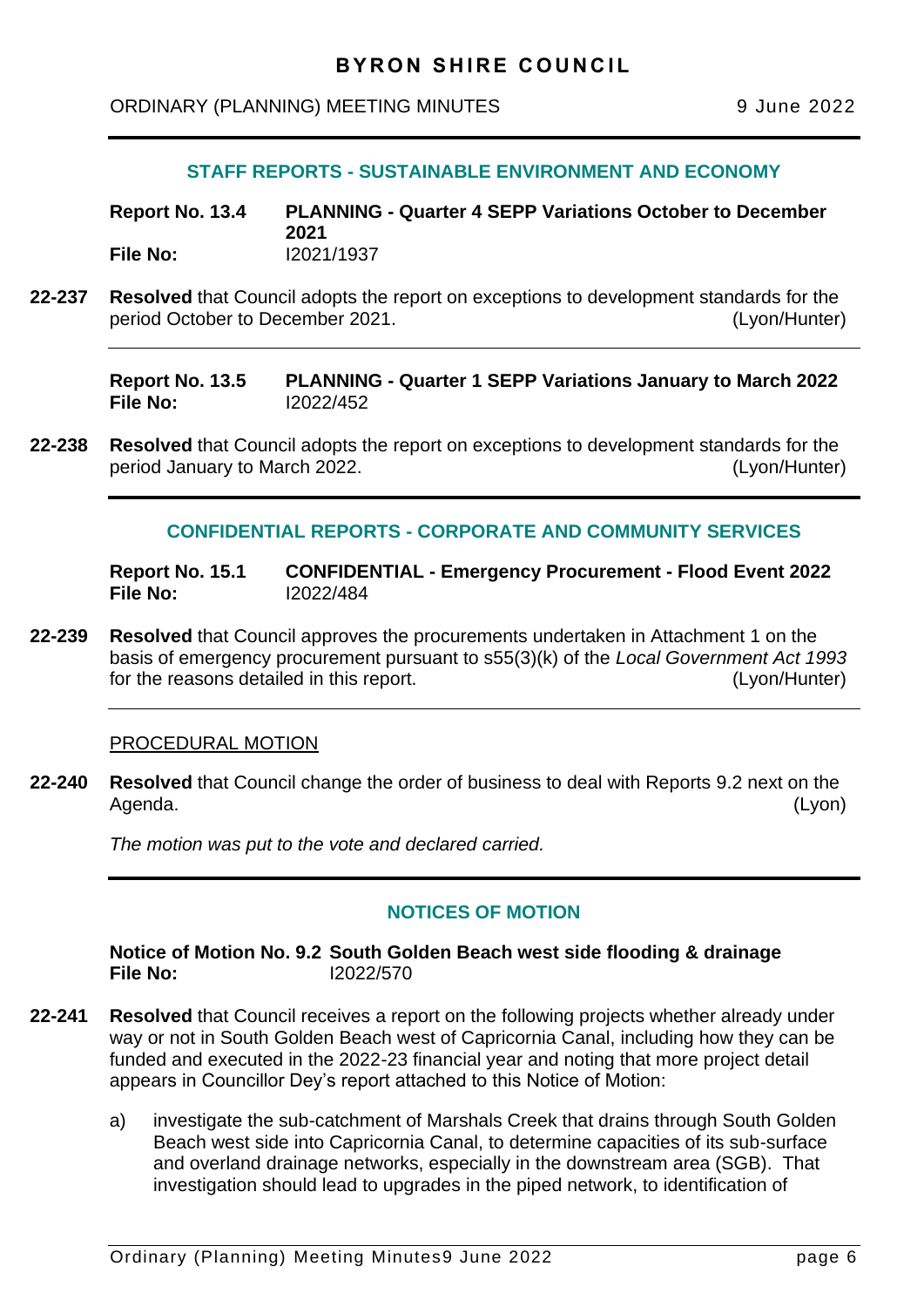#### ORDINARY (PLANNING) MEETING MINUTES 9 June 2022

overland flow-paths and to their upgrade.

- b) investigate whether South Golden Beach west of Capricornia Canal could benefit from a flood pump system similar to the one serving the east side.
- c) revitalise and complete the backyard easement project that commenced after the AWC Environmental Assessment of 2015.
- d) create a standing annual task for just prior to each wet season around routine inspection and maintenance of the flood gates in South Golden Beach.
- e) inspect the flood gates in South Golden Beach and carry out maintenance including (i) reinstalling a seal on gate #2 of 4 and (ii) removing mud accumulated on the concrete apron downstream of gate #4 of 4.
- f) consider in conjunction with the SES appointing a local warden to inspect those flood gates when flood warnings are issued.
- g) repair and restore the displaced concrete cover on the stormwater pit in the central road reserve of Shara Boulevard near Palmer Avenue, but preferably replace it with a steel grated cover.
- h) investigate and overcome the causes of persistent sewer pump failure at the pump station near #13 Elizabeth Street, South Golden Beach and setup communication with neighbours to monitor success of these measures for a year after their implementation.
- i) investigate and overcome the causes of persistent stagnant stormwater on the corner of Elizabeth and Clifford Streets, South Golden Beach and setup communication with neighbours to monitor success of these measures for a year after their implementation. (Dey/Pugh)

*The motion was put to the vote and declared carried.*

#### **MAYORAL MINUTE**

There was no mayoral minutes.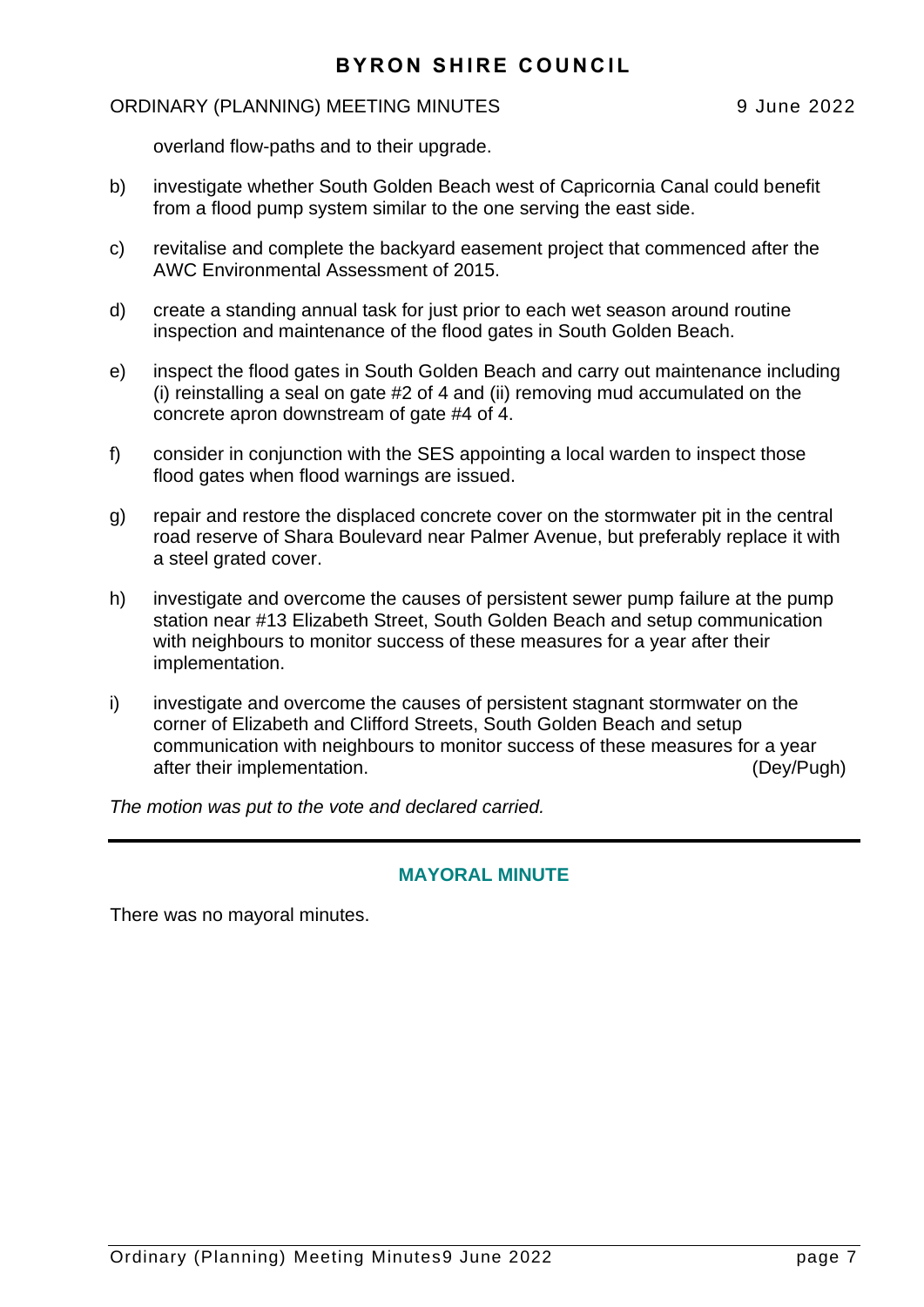#### <span id="page-7-0"></span>ORDINARY (PLANNING) MEETING MINUTES 9 June 2022

#### **NOTICES OF MOTION**

**Notice of Motion No. 9.1 Council submission to NRPP on Linnaeus DA 10.2021.170.1 File No:** I2022/505

#### **Moved:**

- 1. That Councillors receive, on the day after it is lodged with the Northern Regional Planning Panel, a copy of the Assessment Report prepared by Council staff for DA 10.2021.170.1 for 27 cabins, 7 other buildings, alterations & additions, earthworks, vegetation removal, and change of use of 14 units from educational to tourism on the "Linnaeus Estate" at Broken Head.
- 2. That staff outline a method and timeframe by which Council could make a submission to the Panel on future DA's going to the Panel, in line with the state procedure described in clause 11.12 of the operational procedures.
- 3. That the elected Council note that Council's submission should not be prepared by persons involved in the assessment of the application but could 20 be prepared by another council officer, or a consultant.
- 4. That Council write on 10 June 2022 to the NRPP with the following:

Byron Shire Council wishes to submit the following opinions, in line with the state procedure described in clause 11.12 entitled "Council representation to the Planning Panel" in the Panel's operational procedures. We ask the Panel to recognise the following:

- a) the significant ecological values of the site and that it includes the EPBC listed Critically Endangered Littoral Rainforest community plus a number of threatened and endangered flora and fauna.
- b) the high level of community interest in the DA with 2623 submissions received, of which only 42 were in support.
- c) that amendments to the proposal have not been advertised and that submitters are unaware of the changes and therefore have not been able to comment.
- d) that, as recognised in the NRPP Record of Briefing dated 20 April 2022, there are still unresolved issues regarding compliance with past consents, specifically related to the implementation of environmental repair works and upgrade to the OSSMS.
- e) the concerns regarding the lack of detailed assessment of the ecological values and potential impacts posed by the intensified use of the site, including failure to consider the range of feed trees and potential habitat for the endangered koala, and a lack of detailed assessment of potential impacts on at least four threatened fauna species (as listed under the NSW BC Act 2016 and being the White-eared Monarch, Common Planigale, Eastern Blossom-bat and the Eastern Long-eared Bat).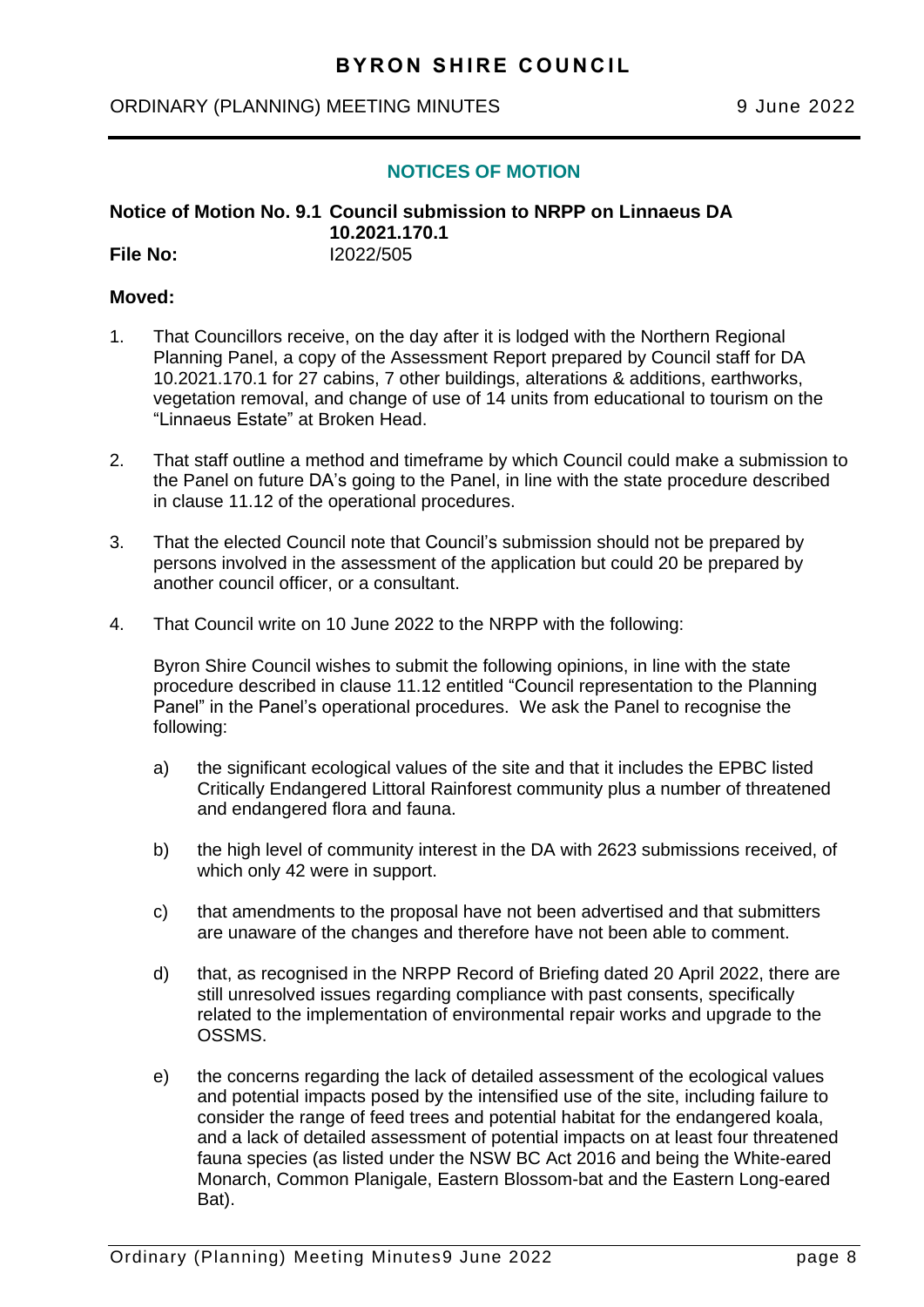#### ORDINARY (PLANNING) MEETING MINUTES 9 June 2022

- f) legal issues regarding the proposal meeting the requirements of the Mixed Use Zone for two or more uses, when all aspects of the application are for the purpose of the single use of the land as an Ecotourism facility, despite various components like a restaurant and gym.
- g) that neither the original nor the amended proposal complies with BSC DCP D3.3.5 Eco-Tourist Facility Prescriptive Measures in relation to density that specifies a maximum of 12 bedrooms.
- h) that community concern exists regarding the 2015 zone label change from Education Facility to Mixed Use Development that is facilitating this application.
- i) the lost opportunity for this site to continue in its approved use as an Education Facility. (Dev/Ndiave)

#### PROCEDURAL MOTIONS

**22-242 Resolved** that Council move into Committee to allow for free debate. (Dey)

*The motion was put to the vote and declared carried. Crs Westheimer, Hunter, Lyon voted against the motion..*

**22-243 Resolved** that Council move out of Committee and resume the Ordinary Meeting. (Lyon)

*The motion was put to the vote and declared carried.*

#### AMENDMENT

#### **22-244 Resolved:**

- 1. That Councillors receive, on the day after it is lodged with the Northern Regional Planning Panel, a copy of the Assessment Report prepared by Council staff for DA 10.2021.170.1 for 27 cabins, 7 other buildings, alterations & additions, earthworks, vegetation removal, and change of use of 14 units from educational to tourism on the "Linnaeus Estate" at Broken Head.
- 2. That the elected Council note that Council's submission should not be prepared by persons involved in the assessment of the application but could 20 be prepared by another council officer, or a consultant. (Lyon/Westheimer)

*The amendment was put to the vote and declared carried. Crs Dey and Ndiaye voted against the amendment.*

#### AMENDMENT

#### Moved:

1. That Councillors receive, on the day after it is lodged with the Northern Regional Planning Panel, a copy of the Assessment Report prepared by Council staff for DA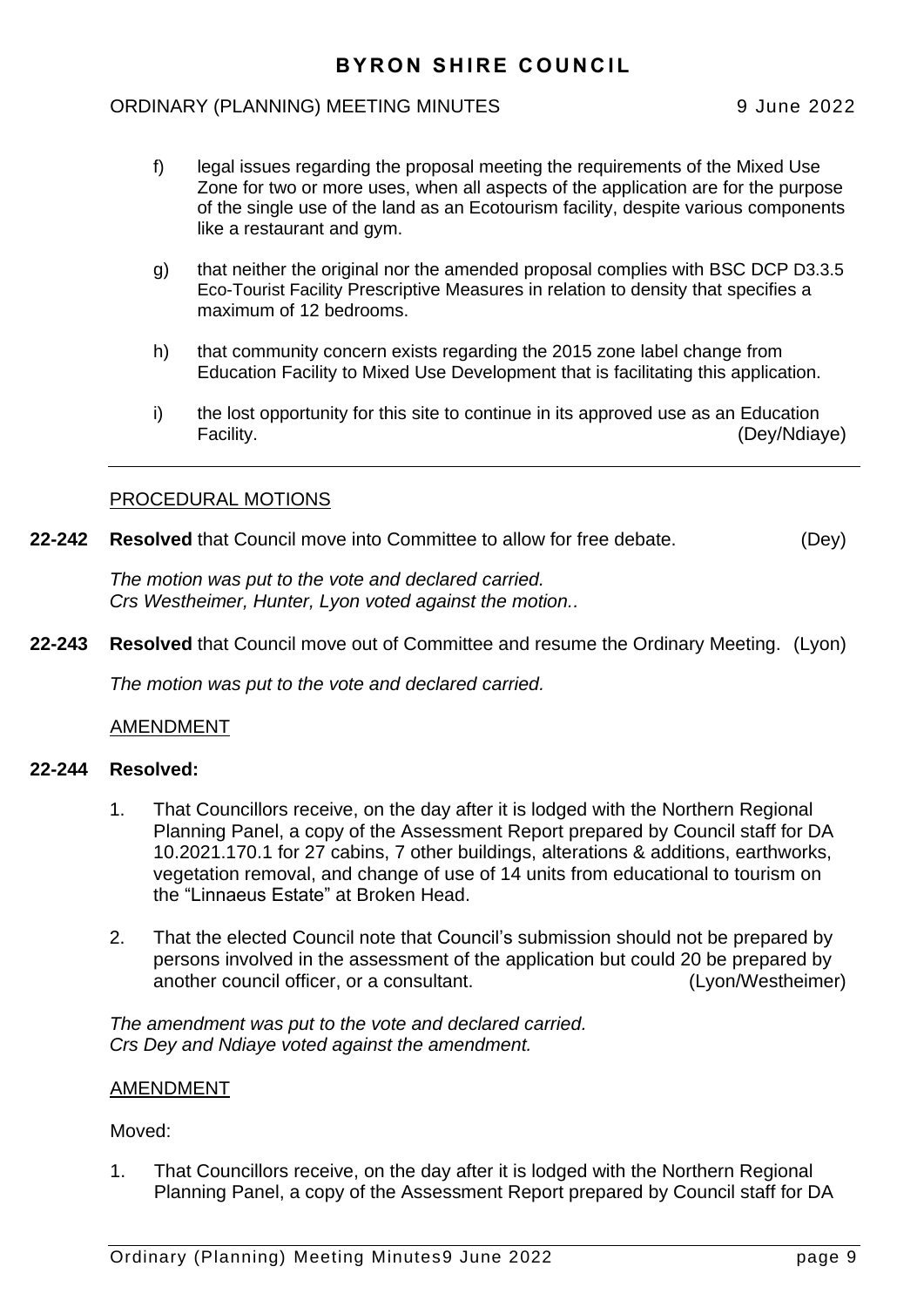#### ORDINARY (PLANNING) MEETING MINUTES 9 June 2022

10.2021.170.1 for 27 cabins, 7 other buildings, alterations & additions, earthworks, vegetation removal, and change of use of 14 units from educational to tourism on the "Linnaeus Estate" at Broken Head.

- 2. That staff outline a method and timeframe by which Council could make a submission to the Panel (on this and in future any other DA going to the Panel) in line with the state procedure described in clause 11.12 of the operational procedures.
- 3. That the elected Council note that Council's submission should not be prepared by persons involved in the assessment of the application but could be prepared by another council officer, or a consultant. (Dey/Ndiaye)

*The amendment was put to the vote and declared lost. Crs Lyon, Westheimer, Pugh, and Hunter voted against the amendment.*

*The amendment (Lyon/Westheimer) upon becoming the substantive motion was put to the vote and declared carried.*

# **PETITIONS**

There were no petitions.

#### **SUBMISSIONS AND GRANTS**

There were no submissions and grants.

## **DELEGATES' REPORTS**

Cr Ndiaye advised that it is World Oceans Day. Last week she met with Karl Goodsell from Positive Change For Marine Life and had a presentation - specifically about work done on Bringing Back the Bruns and the story mapping that has been done in relation to the health of the river and carbon sequestration. Council has been one of the partners along with Arakwal, DPI and Marine. A great example of a simple local project that has turned into something sophisticated and with positive consequence for our rivers and oceans. I look forward to further work in this area.

Cr Lyon provided a Delegates' Report on the NSW Coastal Conference last week and other activities he has been engaged in over the last few weeks.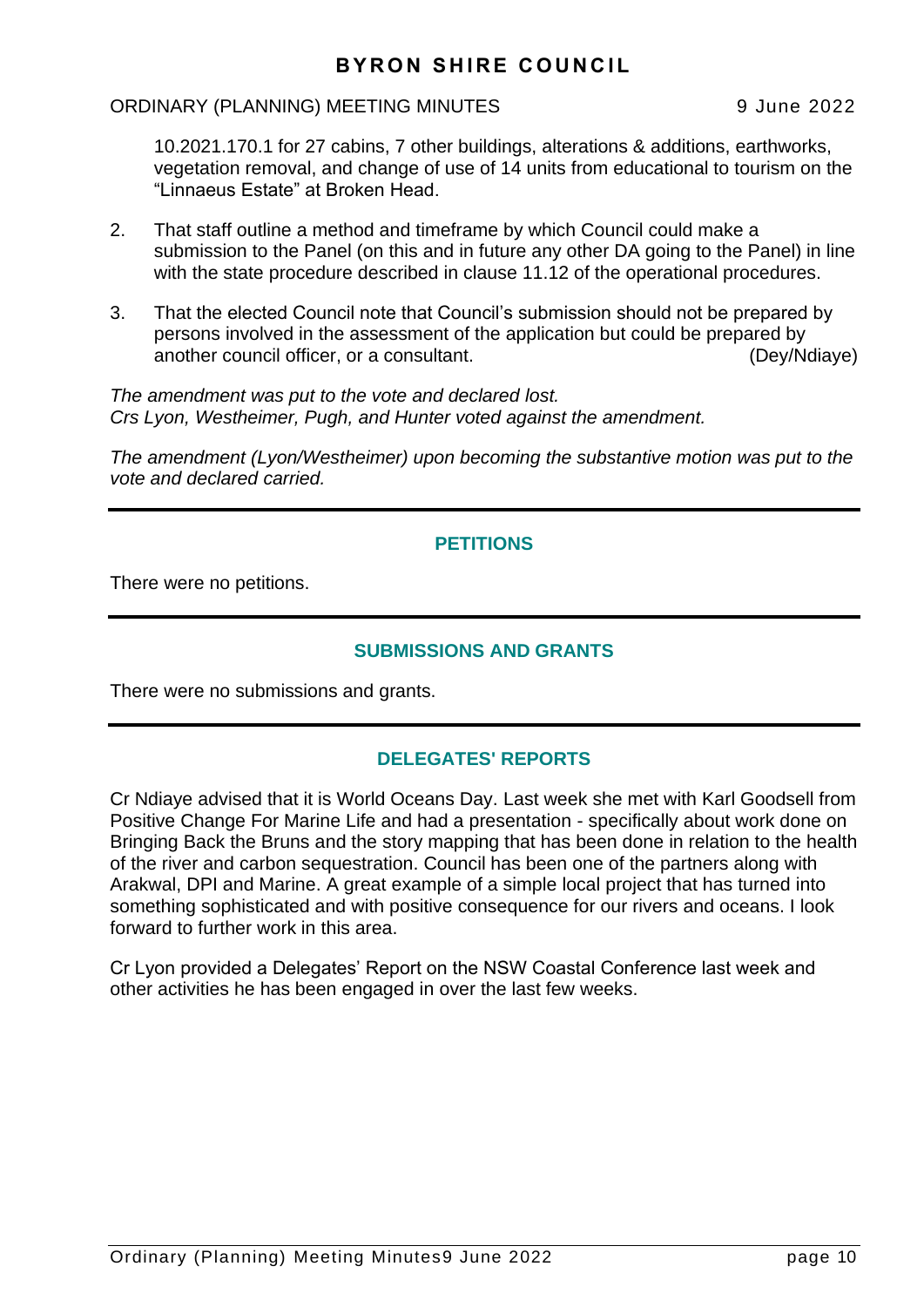# <span id="page-10-0"></span>ORDINARY (PLANNING) MEETING MINUTES 9 June 2022

# **STAFF REPORTS - GENERAL MANAGER**

**Report No. 13.1 Adoption of a Code of Meeting Practice File No:** I2022/492

**22-245 Resolved** that Council defers the matter 'Adoption of a Code of Meeting Practice' to the 23 June Ordinary Meeting of Council. (Dey/Lyon)

*The motion was put to the vote and declared carried.*

*The meeting adjourned at 1.04pm for a lunch break and reconvened at 2.01pm.*

#### **STAFF REPORTS - SUSTAINABLE ENVIRONMENT AND ECONOMY**

**Report No. 13.2 Rural Land Use Strategy Action Audit File No:** I2022/125

- **22-246 Resolved** that Council:
	- 1. Notes the substantial progress made to date on the actions contained within the Rural Land Use Strategy (Attachment 1 - E2022/34118).
	- 2. Receives a report by end of November 2022 that details the scope of works and budget estimate needed to undertake a comprehensive five-year Rural Land Use Strategy review, with this report to inform a forward budget bid for this work to progress.
	- 3. Requests staff to prioritise delivery of Rural Land Use Strategy Action 21 in the 2022/23 financial year, being: Investigate capacity for re-subdivision within existing Large Lot Residential estates.
	- 4. Requests the preparation of an options paper on the potential for additional land to be nominated for rural lifestyle living opportunities and/or other emerging housing types in peri-urban areas e.g. villages as part of the 2022/23 work program.
	- 5. a) includes options for more community title and intentional community lands in the scope of works as per Council resolution 21-221 and;
		- b) Puts to the Northern Rivers Joint Organisation (NRJO) that carbon sequestration and carbon farming be added to its Renewable Energy prospectus. (Westheimer/Ndiaye)

*The motion was put to the vote and declared carried.*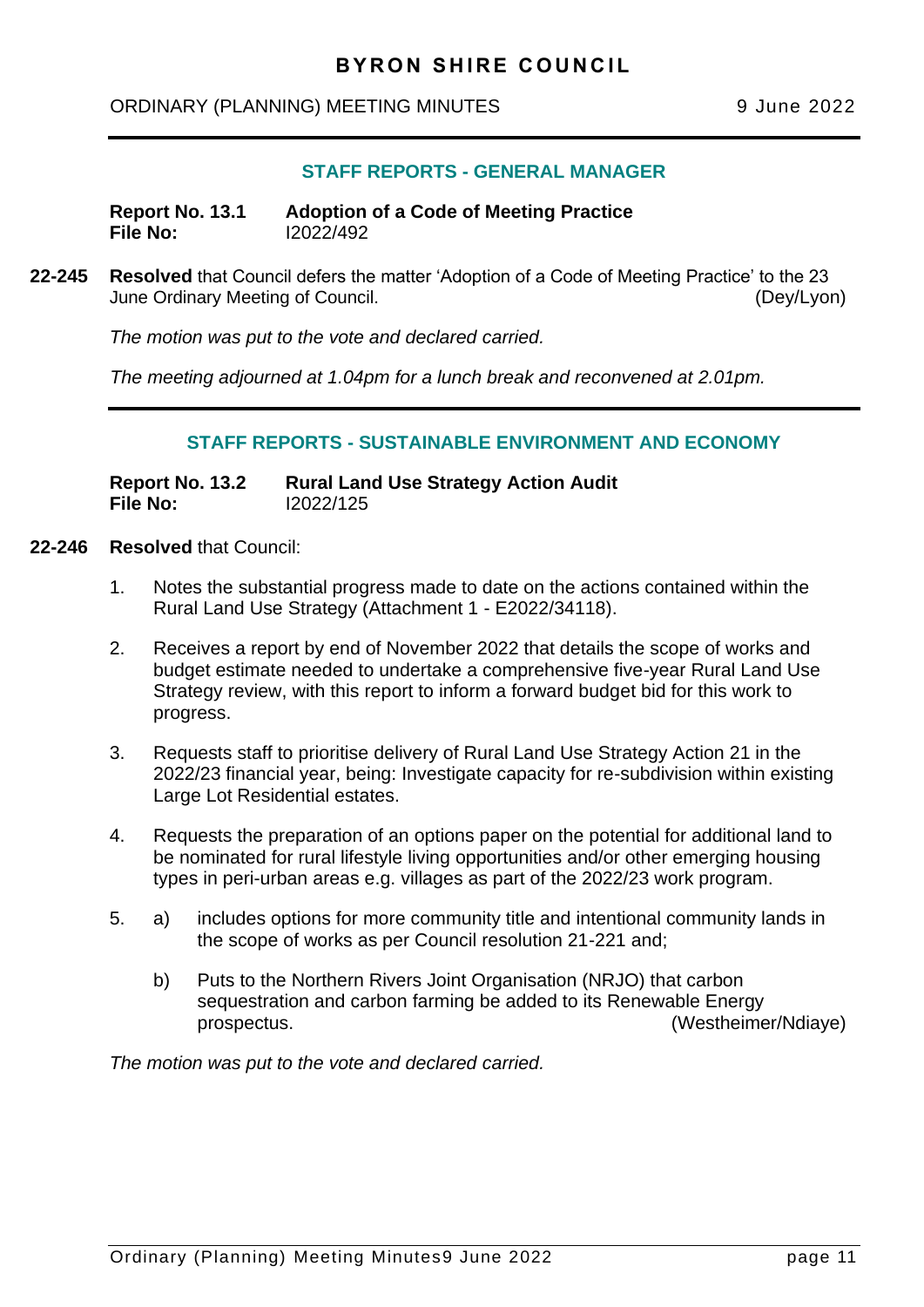<span id="page-11-0"></span>ORDINARY (PLANNING) MEETING MINUTES 9 June 2022

| Report No. 13.3 | <b>Residential Strategy and Lot 22 Update</b> |
|-----------------|-----------------------------------------------|
| File No:        | 12022/132                                     |

#### **22-247 Resolved** that Council:

- 1. Not progress the Planning Proposal for Lot 22 on DP 1073165, Mullumbimby at this time until the implications of the 2022 Flood Events and any further potential natural disasters are understood on the suitability of this land for future development.
- 2. Supports, subject to funds being allocated, the adopted Residential Strategy being updated as per the peer review report Option 1 (Attachment 2 - E2022/27777) and clarified by the Department of Planning and Environment correspondence (Attachment 1 - E2022/40467).
- 3. Requests a draft of the updated Residential Strategy be reported back to Council. (Swivel/Lyon)

#### PROCEDURAL MOTION

**22-248 Resolved** that Cr Swivel be granted a two minute extension to his speech. (Lyon)

*The motion was put to the vote and declared carried.*

*The motion (Swivel/Lyon) was put to the vote and declared carried.*

Cr Pugh left the Chambers at 2.57pm and did not return.

| Report No. 13.6 | Proposal for a Discussion Paper - After the 2022 Floods:<br><b>Working Out Possibilities Together</b> |
|-----------------|-------------------------------------------------------------------------------------------------------|
| <b>File No:</b> | 12022/578                                                                                             |

#### **22-249 Resolved:**

- 1. That Council notes that staff will be preparing a high-level discussion paper *After the Floods – Working Out Possibilities Together* for presentation to Council and community engagement later in 2022.
- 2. That Council submits a request to the Department of Planning and Environment (DPE) for assistance with extra staff. (Westheimer/Ndiaye)

*The motion was put to the vote and declared carried. Cr Pugh was not present for the vote.*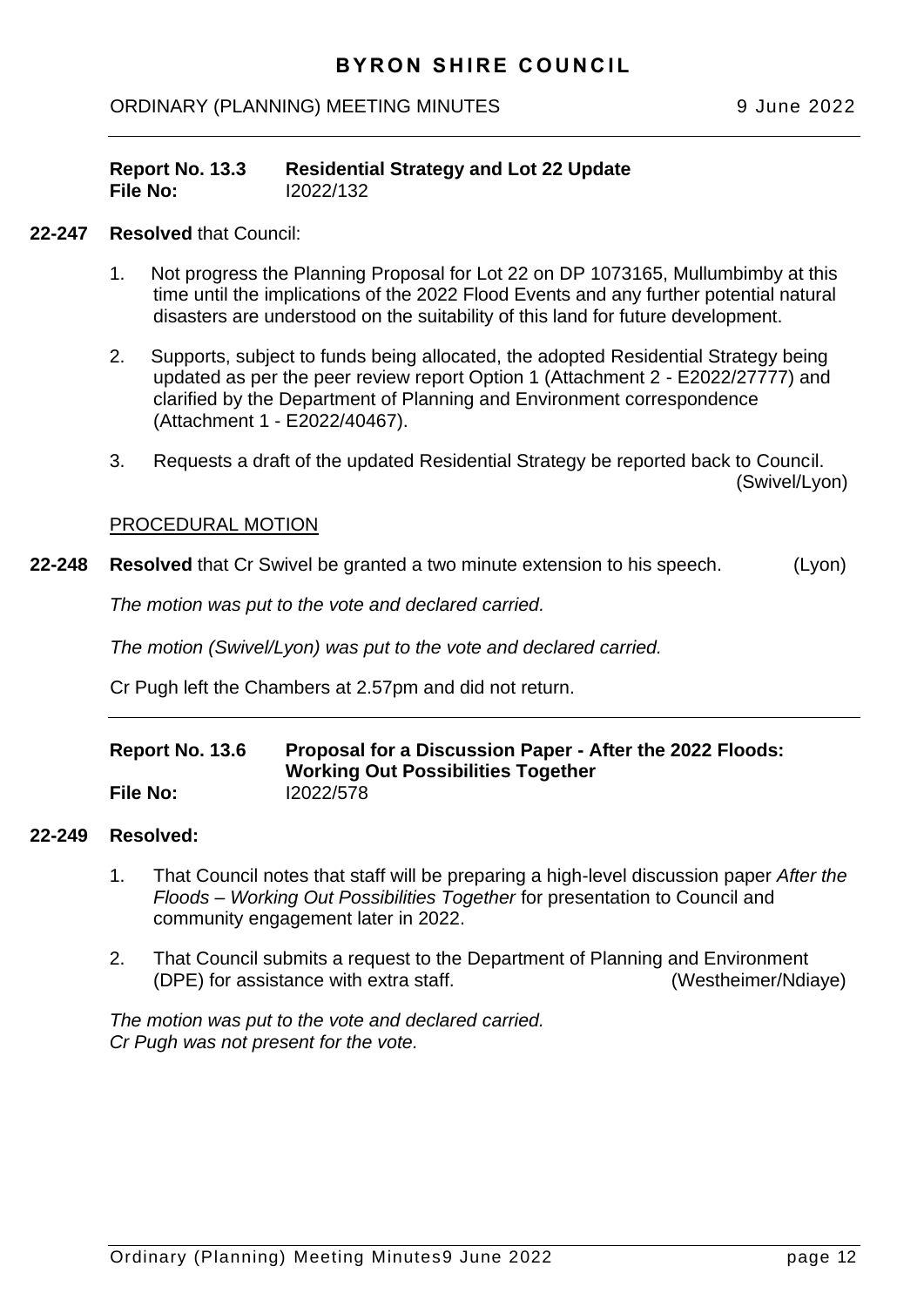#### <span id="page-12-0"></span>ORDINARY (PLANNING) MEETING MINUTES 9 June 2022

#### **QUESTIONS WITH NOTICE**

## **Question With Notice No. 14.1 Permanent Sites at Council Operated Caravan**

**Parks File No:** I2022/576

Cr Dey asks the following questions:

- *1. Given that the occupant of a permanent site at a Caravan Park like at Suffolk Park does not actually own the site, by what method or arguments is the right to a site recognised?*
- *2. In the case of a site being 'on-sold' how is the new owner's right to occupy established?*
- *3. In the case of the passing of an occupier, how is the new owner's right to occupy established?*
- *4. In cases where such transfers are contested, how does Council examine and determine the validity of each claim?*

#### **Response Director Infrastructure Services:**

- 1. The Residential Community (Land Lease) Act 2013 (the RCLL Act) regulates sites in caravan parks that are leased for residential purposes. It does this by creating a statutory 'site agreement' between the caravan park operator and a person who has a moveable dwelling on a site within a caravan park. The site agreement gives the dwelling owner the right to occupy a space within the caravan park via their dwelling, in exchange for the payment of site fees to the park operator.
- 2. The RCLL Act requires a park operator to enter a new site agreement with the purchaser of a moveable dwelling, unless:
	- the operator declines to enter the proposed agreement on reasonable grounds (what counts as reasonable grounds are not set out under the Act), or
	- the operator and purchaser cannot agree on the terms of the proposed agreement.
- 3. The RCLL broadly defines a dwelling 'owner'. The meaning of owner includes a person:
	- who obtains an interest in a site agreement as the personal representative, or a beneficiary of the estate, of a deceased individual who owned a dwelling subject to a site agreement immediately before they died, or
	- another successor in title of a person who owned a dwelling subject to a site agreement immediately before they died.
- 4. Council relies on people claiming to be a beneficiary of a deceased's person estate to act in good faith and not mislead Council.

Estate law is complex and there isn't a duty on Council to decide estate disputes. Within these limits, where a dwelling owner with a site agreement in a Council caravan park dies, Council asks for evidence of an incoming person's role as an